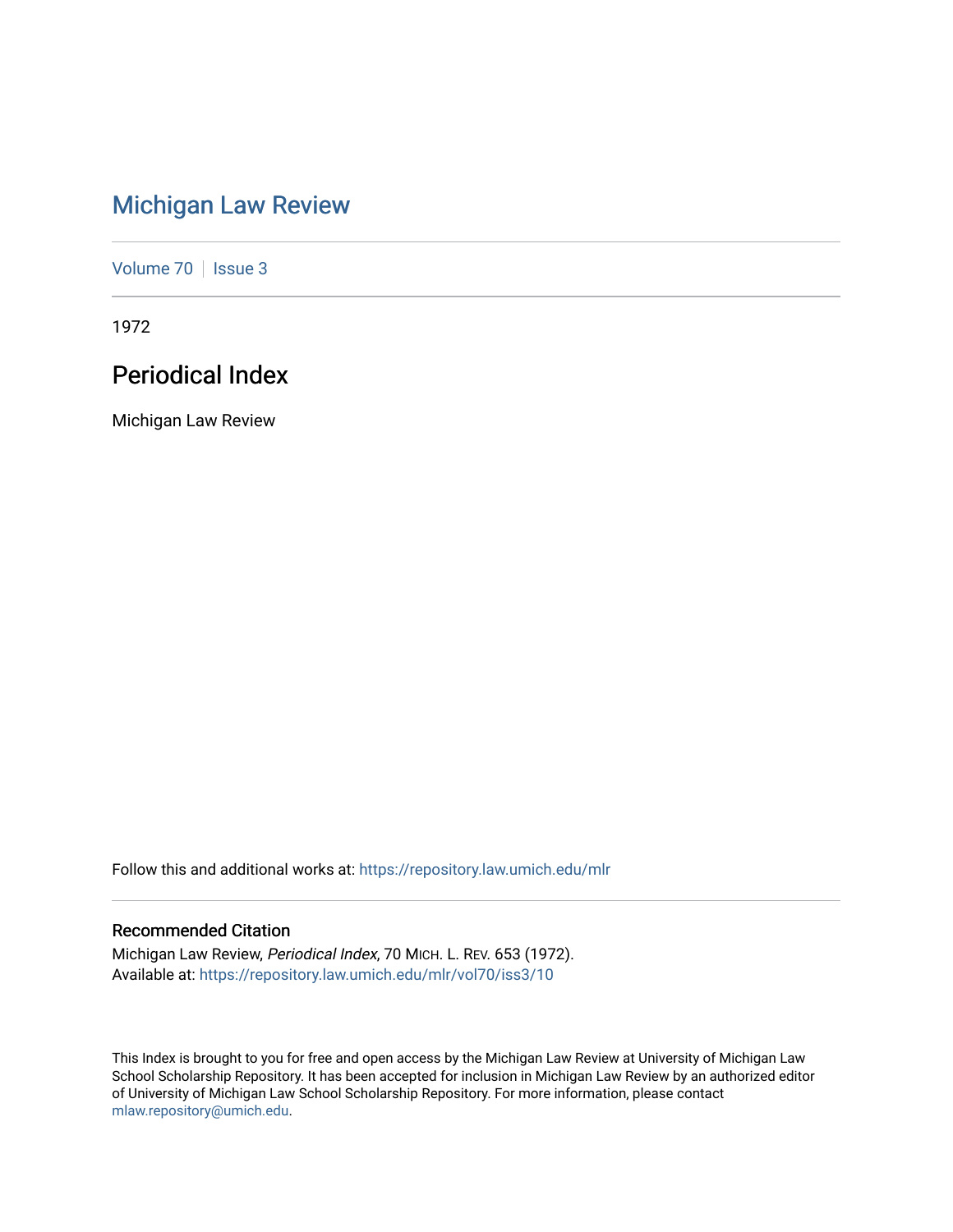## **PERIODICAL INDEX**

This index includes *articles, comments* and some of the longer *notes* and *recent developments* which have appeared in leading law reviews since the publication of the last issue of this *Review.* (a) indicates a leading article.

#### *ADMINISTRATION OF JUSTICE*

The Illinois judicial system. (a) Robert C. Underwood. 47 Notre Dame Law. 247- 66 (Dec.).

#### *ADMINISTRATIVE AGENCIES*

Symposium on federal regulatory agencies: a response to the Ash Report. Articles by Roger C. Cramton, Glen O. Robinson, Nathaniel L. Nathanson, Roger Noll, Norman C. Thomas, and Simon Lazarus and Joseph Onek. 57 Va. L. Rev. 923- 1108 (Sept.).

#### *ADOPTION*

Natural vs. adoptive parents: divided children and the wisdom of Solomon. 57 Iowa L. Rev. 171-98 (Oct.).

#### *APPELLATE PROCEDURE*

A look at the new Second Circuit rules for the prompt disposition of criminal cases. 56 Minn. L. Rev. 73-94 (Nov.).

#### *ATTORNEYS*

Attorney beware-the presumption of undue influence and the attorneyl encficiary. 47 Notre Dame Law. 330-40 (Dec.).

#### *BANKRUPTCY*

The impact of state law on bankruptcy. (a) Melvin G. Shimm. 1971 Duke **L.J.**  879-912 (Dec.).

Section 60c of the Bankruptcy Act: inadequate protection for the running account creditor. (a) E. Hunter Taylor, Jr. 24 Vand. L. Rev. 919-29 (Oct.).

#### *BOYCOTTS AND STRIKES*

A rational approach to secondary boycotts and work preservation. 57 Va. L. Rev. 1280-308 (Oct.).

The unfair labor practice strike: a critique and a proposal for change. 46 N.Y.U. L. Rev. 988-1011 (Nov.).

#### *CIVIL DISORDERS*

Soldiers, riots, and reyolution: the law and history of military troops in civil disorders. (a)· David E. Engdahl. 57 Iowa L. **Rev. 1-73 (Oct.).** 

#### *CIVIL LIBERTIES*

Protecting civil liberties through federal court intervention in state criminal matters. 59 Calif. L. Rev. 1549-75 (Nov.).

#### *CIVIL PROCEDURE*

See also *Environmental Law.* 

The fetish of jury trial in civil cases: a comment on Rachal v. Hill. David L. Shapiro and Daniel R. Coquillette. 85 Harv. L. Rev. 442-58 (Dec.).

#### *CIVIL RIGHTS*

Another and hopefully final look at the property-personal liberty distinction of section 1343(3). 24 Vand. L. Rev. 900-1030 (Oct.).

Liability of public entities under section 1983 of the Civil Rights Act. (a) Don B. Kates, Jr. and J. Anthony Kouba. 45 **S.**  Cal. L. Rev. 131-67 (Winter).

#### *CLASS ACTIONS*

See also *Consumer Protection.*  Manageability of notice and damage calculation in consumer class actions. 70 Mich. L. Rev. 338-73 (Dec.).

## *COLLECTIVE BARGAINING*

Successorship and collective bargaining agreements in business combinations and acquisitions. (a) Richard G. Vernon. 24 Vand. L. Rev. 903-18 (Oct.).

#### *COLLEGES AND UNIVERSITIES*

## Aid to education, student unrest, and

cutoff legislation: an overview. 119 U. Pa. L. Rev. 1003-34 (May). Bringing the vagueness doctrine on

campus. 80 Yale L.J. 1261-91 (May).

## *COMMUNICATIONS LAW*

· Inquiry into children's programminga call for action? (a) Robert E. Lee. 47 Notre Dame Law. 230-46 (Dec.).

#### *CONFLICT OF LAWS*

At the intersection of jurisdiction and choice of law. 59 Calif. L. Rev. 1544-48 (Nov.).

#### *CONSOLIDATION AND MERGER*

Three-party mergers: the fourth form

[653]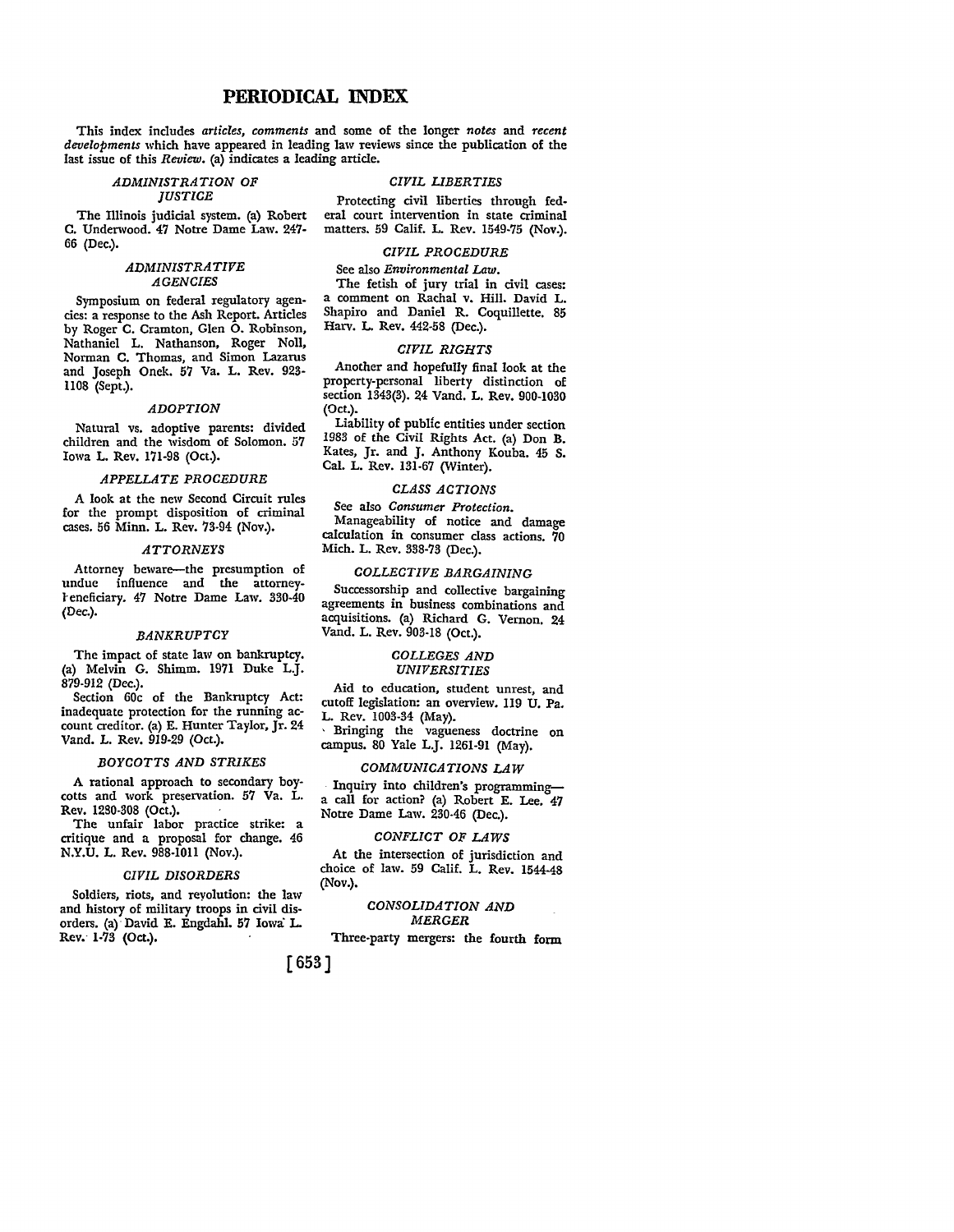of corporate acquisition. 57 Va. L. Rev. 1242-54 (Oct.).

## *CONSTITUTIONAL LAW*

See also *Colleges* & *Universities* A place for social science along the judiciary's constitutional law frontier. (a) Victor G. Rosenblum. 66 Nw. U. L. Rev. 455-80 (Sept.-Oct.).

## *CONSUMER CREDIT*

Consumer credit regulation in Texasthe case for the consumer. 49 Texas L. Rev. lOII-84 (Nov.).

## *CONSUMER PROTECTION*

See also *Unfair Competition.*  Expanding the impact of state court class action adjudications to provide an effective forum for consumers. 18 UCLA L. Rev. 1002-30 (May).

Private remedies under the Truth-in-Lending Act: the relationship between rescission and civil liability. 57 Iowa L. Rev. 199-214 (Oct.).

The role of the federal government in land development sales. (a) Ray J. Walsh. 47 Notre Dame Law. 267-80 (Dec.).

Symposium on the Uniform Consumer Credit Code. Articles by Esther Peterson, Virginia Knauer, George W. Stengel, James S. Turner, and Laura L. Murrell. 60 Ky. L.J. 1-74 (Fall).

#### *CONTRACTS*

Evaluating the conduct of successors in the interpretation of contract terms: practical construction and judicial method. 57 Iowa L. Rev. 215-26 (Oct.).

## *CONTRACTS: CONSIDERATION*  See *Unjust Enrichment.*

*CORPORA TIO NS* 

The corporate entity. (a) Robert W. Hamilton. 49 Texas L. Rev. 979-1009 (Nov.).

The fiduciary duty of parent to subsidiary corporation. 57 Va. L. Rev. 1223· 41 (Oct.).

#### *CORPORATIONS:OFFICERS*

See *Real Property.* 

#### *CORPORATION&STOCKHOLDERS*

Shareholder cause proposals: a technique to catch the conscience of the corporation. (a) Stephen Schulman. 40 Geo. Wash. L. Rev. 1-75 (Oct.).

 $\mathcal{L}_{\mathcal{L}}$ 

## *COURTS*

, See also *Consumer Protection.* 

Federal court certification of doubtful state law questions. Richard B. Lillich and Raymond T. Mundy. 18 UCLA L. Rev. 888-915 (May).

The preliminary hearing in Los An• geles: some field findings and legal-policy observations. (a) Kenneth Graham and Leon Letwin. 18 UCLA L. Rev. 916-61 (May).

#### *CRIMINAL LAW*

The Burger Court: new dimensions in criminal justice. (a) Otis H. Stephens, Jr. 60 Geo. L.J. 249-78 (Nov.).

The United States courts of appeals: 1970-1971 term: criminal law and pro• cedure. 60 Geo. L.J. 281-506 (Nov.).

#### *CRIMINAL PROCEDURE*

#### See also *Habeas Coprus.*

Self-representation in criminal trials: the dilemma of the pro se defendant. 59 Calif. L. Rev. 1479-513 (Nov.).

## *DAMAGES*

See *Class Actions.* 

## *DEBTOR AND CREDITOR*  See *Bankruptcy.*

#### *DEEDS OF TRUST*

Nonjudicial foreclosure under a deed of trust: some problems of notice. 49 Texas L. Rev. 1085-105 (Nov.).

#### *DUE PROCESS OF LAW*

See also *Juvenile Courts.* 

The growth of procedural due process into a new substance: an expanding pro• tection for personal liberty and a "spe• cialized type of property • • • in our economic system". 66 Nw. U. L. Rev. 502-53 (Sept.-Oct.).

#### *ECONOMICS*

Community Economic Development: I. A symposium. Articles by John C. Weistart, Milton Kotler, J. A. C. Heth• erington, Frederick D. Sturdivant, Samuel I. Doctors and Sharon Lockwood, Otto J, Hetzel, Robert S. Robin, William A. Strang, and John E. Oxendine and Alvin N. Puryear. 36 Law &: Contemp. Prob. 1-144 (Winter).

## *ELECTIONS*

See also *Freedom of Speech.*  California ballot position statutes: an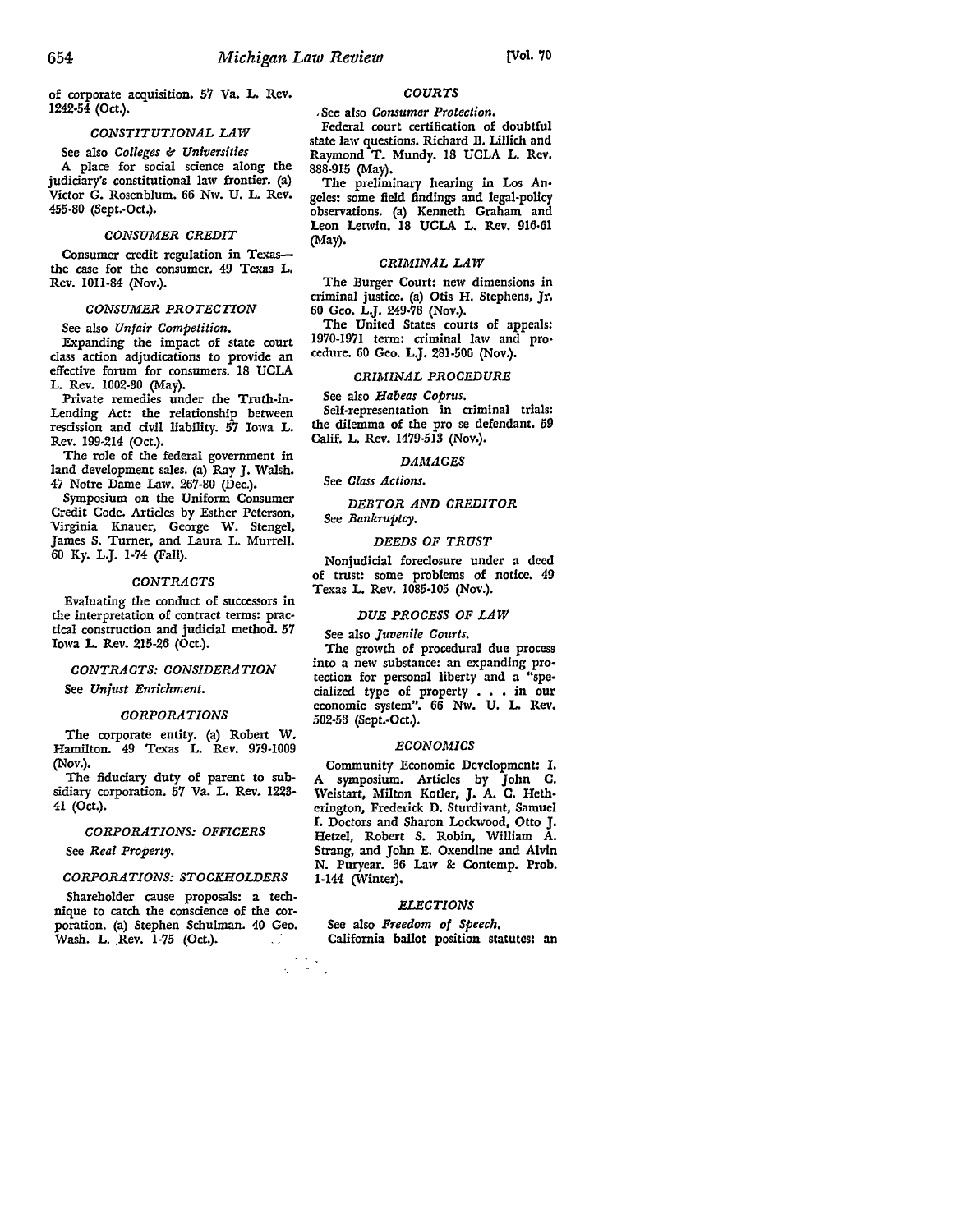unconstitutional advantage to incumbents\_. 45 Calif. L. Rev. 365-95 (Winter).

#### *ENVIRONMENTAL LAW*

See also *Maritime Law.* 

The Delaney anticancer clause: a model environmental protection law. (a) James S. Turner. 24 Vand. L. Rev. 889-902 (Oct.).

Power for the people-and by the peo• plc: utilities, the environment and the public interest. (a) Irving R. Kaufman. 46 N.Y.U. L. Rev. 876-78 (Nov.).

Protection of environmental quality in nonmetropolitan regions by limiting development. 57 Iowa L. Rev. 126-70 (Oct.).

Standing of conservation groups as conservation groups: an expanding right? 66 Nw. U. L. Rev. 554-69 (Sept.-Oct.).

## *EQUAL PROTECTION*

Adickes v. Kress: an examination of "under color of . . . custom". 66 Nw. U. L. Rev. 570-85 (Sept.-Oct.).

Are sex-based classifications constitutionally suspect? 66 Nw. U. L. Rev. 481-501 (Sept.-Oct.).

Higher rents for welfare recipients in public housing: an analysis under the equal protection clause. 45 S. Cal. L. Rev. 263-312 (Winter).

#### *EVIDENCE*

Application of the exclusionary rule at sentencing. 57 Va. L. Rev. 1255-79 (Oct.). The exclusionary rules in nonjury criminal cases. (a) A. Leo Levin and Harold K. Cohen. 119 U. Pa. L. Rev. 905-32 (May).

The nature of legal evidence. (a) Morris D. Forkosch. 59 Calif. L. Rev. 1356-83 (Nov.).

#### *EXPORTS AND IMPORTS*

The Trade Act of 1971: a fundamental change in United States foreign trade policy. 80 Yale L.J. 1418-55 (June).

#### *FEDERAL RULES OF CIVIL PROCEDURE*

See *Jurisdiction.* 

#### *FINES*

Fining the indigent. 71 Colum. L. Rev. 1281-308 (Nov.).

#### *FOREIGN INVESTMENT*

Developments in the control of foreign investment in France. (a) Charles Torem and William Laurence Craig. 70 Mich. L. Rev. 285-336 (Dec.).

 $FOREIGN: LAW$ 

Human rights, the Irish constitution and the courts. (a) Michael Bertram Crowe. 47 Notre Dame Law 281-96 (Dec.).

#### *FREEDOM OF SPEECH*

Campaign spending laws and the first amendment. (a) Martin H. Redish. 46 N.Y.U. L. Rev. 900-34 (Nov.).

#### *FREEDOM OF THE PRESS*

Free press-fair trial: the "gag order," a California aberration. (a) Robert S. Warren and Jeffrey M. Abell. 45 S. Cal. L. Rev. 51-99 (Winter).

The newsman's privilege: an empirical study. (a) Vince Blasi. 70 Mich. L. Rev. 229-84 (Dec.).

#### *HABEAS CORPUS*

Constitutional collateral estoppel: a bar to relitigation of federal habeas de-· cisions. 80 Yale L.J. 1229-60 (May).

#### *HEARSAY*

Hearsay exceptions and the • sixth amendment. (a) David E. Seidelson. 40 Geo. Wash. L. Rev. 76-96 (Oct.).

The new confrontation-hearsay dilemma. (a) Frank T. Read. 45 S. Cal. L. Rev. 1-50 (Winter).

#### *ROUSING*

Regulating slum housing markets on behalf of the poor: of housing codes, housing subsidies and income redistribution policy. (a) Bruce Ackerman. 80 Yale L.J. 1093- 197 (May).

## *IMPUED TRUSTS*

See *Corporations.* 

#### *INCOME TAX*

See also *Trusts b Trustees.*  The tax-exempt status of public interest law firms. 45 S. Cal. L. Rev. 228-48 (Winter).

#### *INCOME TAX: DEDUCTIONS*

Federal income taxation-section 165(c) loss allowed for securities loaned to brokerage firm that subsequently became insolvent and sold the securities to meet the claims of creditors. 70 Mich. L. Rev. 400-14 (Dec.).

## *INCOME TAX: REORGANIZATIONS*

Section 355's active business rule-an outdated inefficacy. 24 Vand. L. Rev. 955- 89 (Oct.).  $\sim$  $\mathcal{L}_\text{in} = \mathcal{L}$  .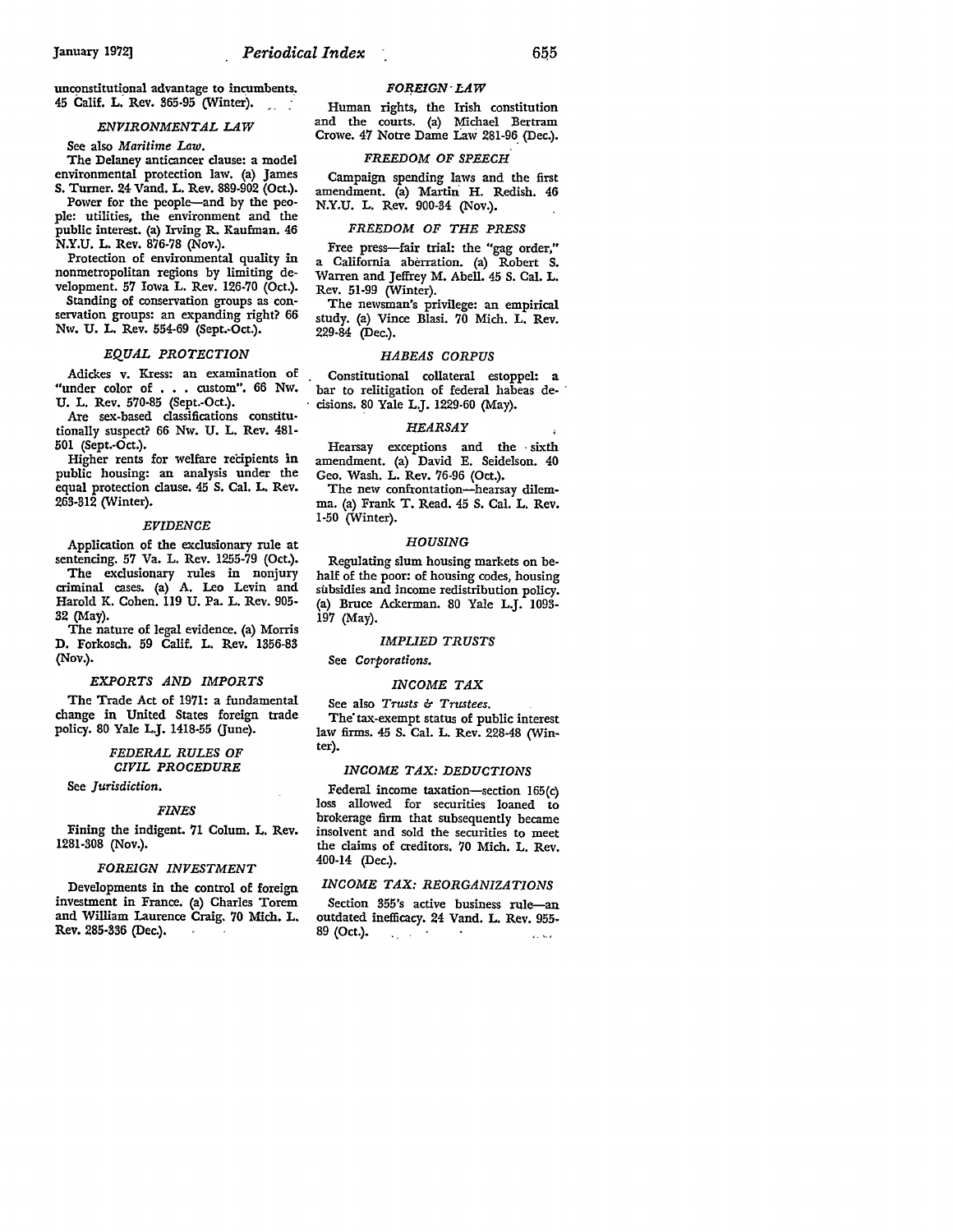## *"INFANTS*

See *Communications Law.* 

*INSTRUCTIONS TO JURIES*  See *Juries.* 

## *INSURANCE*

Allocation of the costs of preventing an insured loss. 71 Colum. L. Rev. 1309-28 (Nov.).

#### *INTERNATIONAL TRADE*

GATT or GABB? the future design of the general agreement on tariffs and trade. (a) Robert E. Hudec. 80 Yale L.J. 1299- 386 (June).

#### *JUDGES*

The equal-population principle: does it apply to elected judges? 47 Notre Dame Law. 316-29 (Dec.).

#### *JURIES*

Jury nullification: the right to say no. (a) Alan W. Scheflin. 45 S. Cal. L. Rev. 168-226 (Winter).

#### *JURISDICTION*

See also *Conflict of Laws, Securities.*  The proper role of the residence factor in forum non conveniens motions. 45 S. Cal. L. Rev. 249-62 (Winter).

#### *JUVENILE COURTS*

Justice for the juvenile: the decision to arrest and due process. (a) Samuel M. Davis. 1971 Duke L.J. 913-37 (Dec.).

#### *LABOR LAW*

The current and potential equal employment role of the NLRB. (a) Earl M. Leiken. 1971 Duke L.J. 833-78 (Dec.).

## *LABOR MANAGEMENT RELATIONS*

See *Collective Bargaining.* 

#### *LAW REFORM*

Law reform and law for the layman: a challenge to legal education. (a) Walter Barnett. 24 Vand. L. Rev. 931-51 (Oct.).

#### *LEGAL EDUCATION*

Thomas Jefferson recommends a course of law study. Morris L. Cohen. 119 U. Pa. L. Rev. 823-44 (April).

#### *LEGAL PROFESSION*

### See also *Income Tax.*

Expansion of the lawyering process through a new delivery system: the emergence and state of legal paraprofessionalism. (a) Lester Brickman. 71 Colum. L. Rev. 1153-255 (Nov.).

#### *MARITIME LAW*

Oil spill and pollution control: the conflict between state and maritime law. (a) Francis T. McCoy. 40 Geo. Wash. L. Rev. 97-122 (Oct.).

#### *MENTAL HEALTH*

"Voluntary" hospitalization of the mentally ill. (a) Janet A. Gilboy and John R. Schmidt. 66 Nw. U. L. Rev. 429•53 (Sept.-Oct.).

#### *NARCOTICS*

## See *Physicians* & Surgeons, Police.

#### *NATURAL RESOURCES*

The economics of the common pool: property rights in exhaustible resources. (a) Alan E. Friedman. 18 UCLA L. Rev. 855-87 (May).

#### *PARENT AND CHILD*

See *Adoption.* 

#### *PARTNERSHIPS*

The application of the Crane doctrine to limited partnerships. (a) Richard A. Epstein. 45 S. Cal. L. Rev. 100-30 (Winter).

#### *PHYSICIANS AND SURGEONS*

The medical malpractice threat: a study of defensive medicine. 1971 Duke L.J. 939-93 (Dec.).

The physician, the law, and the drug abuser. (a) William C. Whitford. 119 U. Pa. L. Rev. 933-69 (May).

#### *POLICE*

Police perjury in narcotics "dropsy" cases: a new credibility gap. 60 Geo. L.J. 507-23 (Nov.).

#### *PRIVILEGED COMMUNICATIONS*

See *Freedom of the Press.* 

#### *PROPERTY TAX*

Student symposium on Kentucky property tax. 60 Ky. L.J. 75-208 (Fall).

#### *PUBLIC EMPLOYEE UNIONISM.*

Alternatives to the strike in publir labor relations. Merton C. Bernstein. £5 Harv. L. Rev. 459-75 (Dec.).

## *PUBUC UTILITIES*

See *Environmental* Law.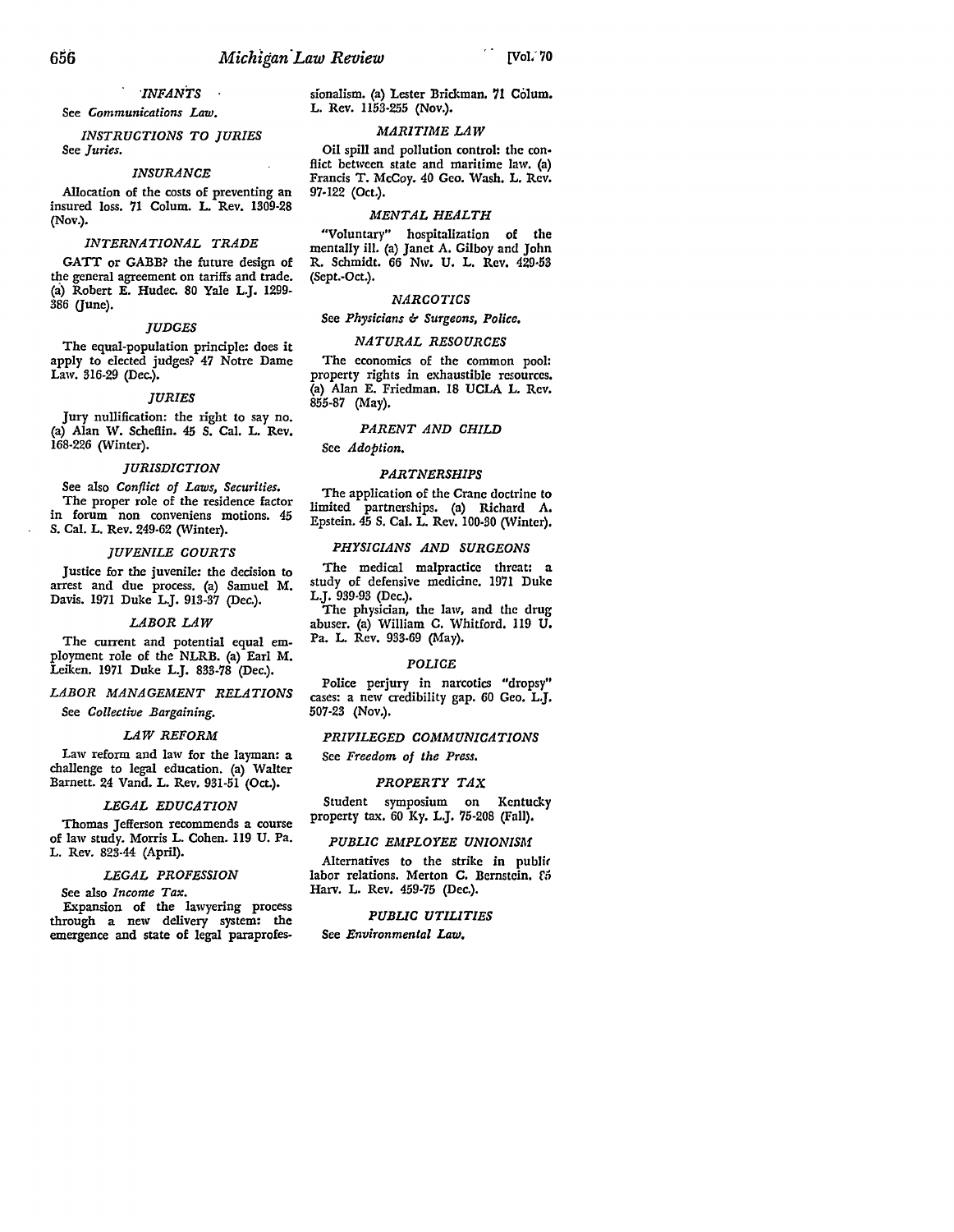## January 1972] *Periodical Index* · 657

## *REAL PROPERTY*

Landing the gentry: real estate investment as a means of executive compensation, 18 UCLA L. Rev. 962-1001 (May).

*REAL PROPERTY: COVENANTS* 

See *Zoning.* 

*REGIONAL PLANNING* 

See *Environmental Law.* 

#### *REPRESENTATIVE GOVERNMENT*

The gerrymander and "one man, one vote". (a) James M. Edwards. 46 N.Y.U. L. Rev. 879-99 (Nov.).

#### *RESTRAINT OF TRADE*

Territorial and customer restrictions: a trend toward a broader rule of reason? 40 Geo. Wash. **L.** Rev. 123-50 (Oct.).

#### *RIGHT OF PRIVACY*

The right to privacy and the freedom to know: a comment on Professor Miller's The Assault on Privacy. George **C.**  Christie. 119 U. Pa. L. Rev. 970-91 (May).

#### *SECURITIES*

The effect of prior nonfederal proceedings on exclusive federal jurisdiction over section IO(b) of the Securities Exchange Act of 1934. 46 N.Y.U. L. Rev. 936-69 (Nov.).

SEC "no-action" letters: some problems and suggested approaches. (a) Lewis D. Lowenfels. 71 Colum. L. Rev. 1256-79 (Nov.).

#### *SELECTIVE SERVICE*

The draft: a taking without just compensation. 45 S. Cal. L. Rev. 313-34 (Winter).

#### *SURETY SHIP*

The after-acquired surety: commercial paper. (a) Roscoe Steffen and Richard S. E. Johns. 59 Calif. L. Rev. 1459-77 (Nov.).

#### *TAXATION: PRACTICE AND PROCEDURE*

The old tax court blues; the need for uniformity in tax litigation. 46 N.Y.U. **L.** Rev. 970-87 (Nov.).

Taxpayers' undeveloped muscle-the refund suit. (a) Allen E. Brennecke. 47 Notre Dame Law. 304-15 (Dec.).

#### *TREATIES*

Vienna Convention on the Law of

Treaties. (a) Eberhard P. Deutsch. 47 Notre Dame Law. 297-303 (Dec.).

## *TRIAL PRACTICE*

See *Evidence.* 

## *TRUSTS AND TRUSTEES*

Complex trust taxation: a proposed reform. 119 U. Pa. L. Rev. 1035-61 (May).

#### *UNFAIR COMPETITION*

Corrective advertising and the FTC: no, Virginia, Wonder Bread doesn't help build strong bodies twelve ways. 70 Mich. L. Rev. 374-99 (Dec.).

"Corrective advertising" orders of the Federal Trade Commission. 85 Harv L. Rev. 477-506 (Dec.).

#### *UNFAIR TRADE*

The per se provisions of the Robinson-Patman Act. (a) Carl H. Fulda. 49 Texas L. Rev. 961-78 (Nov.).

#### *UNIFORM LAWS*

See *Consumer Protection.* 

#### *UNITED STATES COURTS OF APPEAL*

See *Criminal Law.* 

#### *UNITED STATES SUPREME COURT*

See also *Criminal Law, Zoning.* 

Harris v. New York: some anxious observations on the candor and logic of the emerging Nixon majority. (a) Alan M. Dershowitz and John Hart Ely. 80 Yale L.J. 1198-227 (May).

Justice Hugo L. Black: the balancer of absolutes. (a) Raymond G. Decker. 59 Calif. L. Rev. 1335-55 (Nov.).

Justice John M. Harlan and the values of federalism. (a) J. Harvie Wilkinson, III. 57 Va. L. Rev. 1185-221 (Oct.).

The Supreme Court: 1970 term. 85 Harv. L. Rev. 3-353 (Nov.).

#### *UNJUST ENRICHMENT,*

Promises grounded in the past: the idea of unjust enrichment and the law of contracts. (a) Stanley D. Henderson. 57 Va. L. Rev. 1115-84 (Oct.).

#### *URBAN LAW*

See *Housing.* 

#### *VERDICTS*

**See** *Juries.*